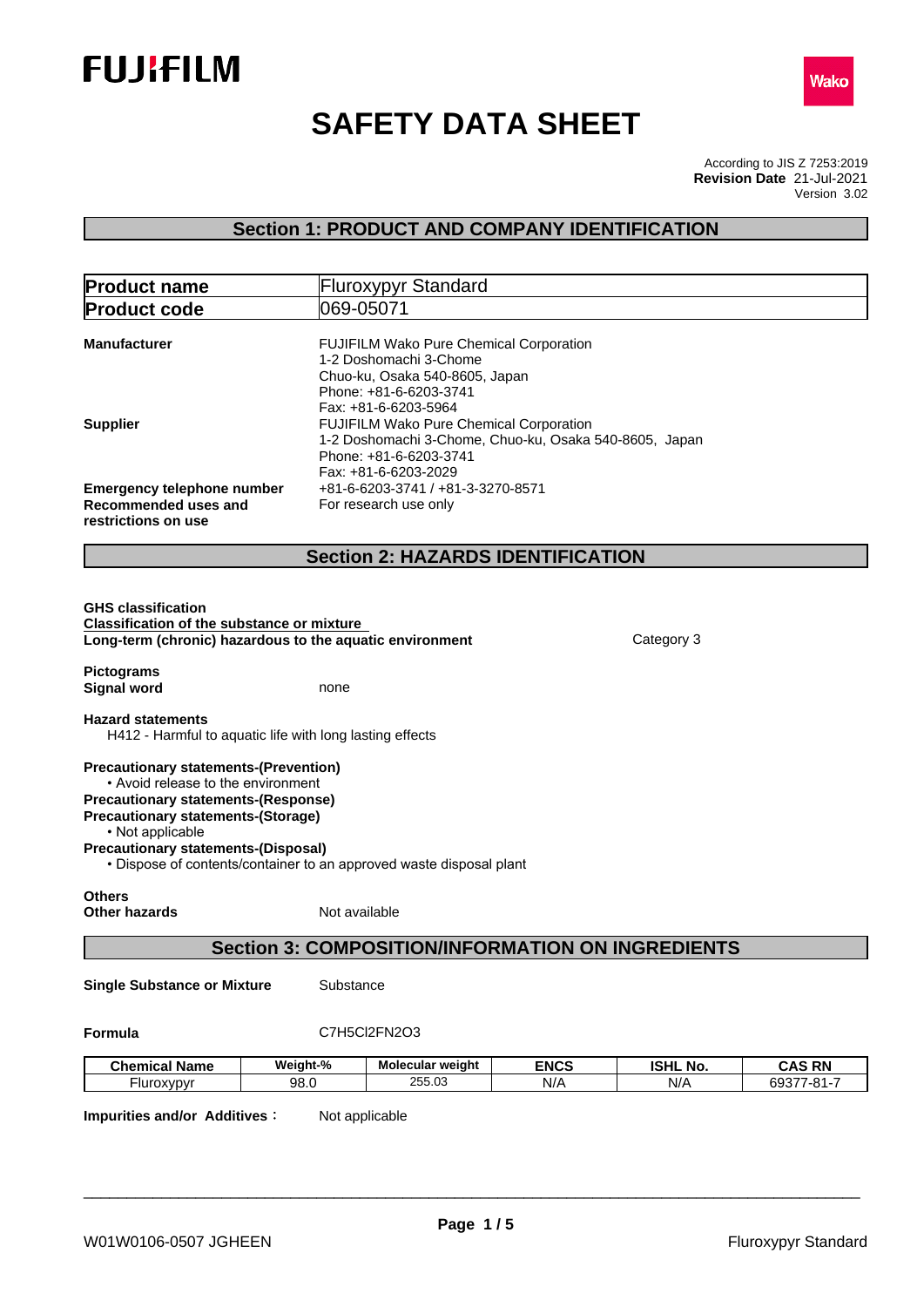## **Section 4: FIRST AID MEASURES**

#### **Inhalation**

Remove to fresh air. If symptoms persist, call a physician.

Wash off immediately with soap and plenty of water. If symptoms persist, call a physician.

#### **Eye contact**

**Skin contact**

IF IN EYES: Rinse cautiously with water for several minutes. Remove contact lenses, if present and easy to do. Continue rinsing. Immediate medical attention is required.

#### **Ingestion**

Rinse mouth. Never give anything by mouth to an unconscious person. Call a physician or poison control center immediately. Do not induce vomiting without medical advice.

#### **Protection of first-aiders**

Use personal protective equipment as required.

## **Section 5: FIRE FIGHTING MEASURES**

#### **Suitable extinguishing media**

Water spray (fog), Carbon dioxide (CO2), Foam, Extinguishing powder, Sand

**Unsuitable extinguishing media**

No information available

#### **Specific hazards arising from the chemical product**

Thermal decomposition can lead to release of irritating and toxic gases and vapors.

**Special extinguishing method**

#### No information available

### **Special protective actions for**

#### **fire-fighters**

Use personal protective equipment as required.Firefighters should wear self-contained breathing apparatus and full firefighting turnout gear.

## **Section 6: ACCIDENTAL RELEASE MEASURES**

#### **Personal precautions, protective equipment and emergency procedures**

For indoor, provide adequate ventilation process until the end of working. Deny unnecessary entry other than the people involved by, for example, using a rope. While working, wear appropriate protective equipments to avoid adhering it on skin, or inhaling the gas. Work from windward, and retract the people downwind.

#### **Environmental precautions**

To be careful not discharged to the environment without being properly handled waste water contaminated.

#### **Methods and materials for contaminent and methods and materials for cleaning up**

Sweep up and gather scattered particles, and collect it in an empty airtight container.

#### **Recoverly, neutralization**

#### No information available

#### **Secondary disaster prevention measures**

Clean contaminated objects and areas thoroughly observing environmental regulations.

## **Section 7: HANDLING AND STORAGE**

#### **Handling**

#### **Technical measures**

Avoid contact with strong oxidizing agents. Use with local exhaust ventilation.

#### **Precautions**

Do not rough handling containers, such as upsetting, falling, giving a shock, and dragging. Prevent leakage, overflow, and scattering. Not to generate steam and dust in vain. Seal the container after use. After handling, wash hands and face, and then gargle. In places other than those specified, should not be smoking or eating and drinking. Should not be brought contaminated protective equipment and gloves to rest stops. Deny unnecessary entry of non-emergency personnel to the handling area.

#### **Safety handling precautions**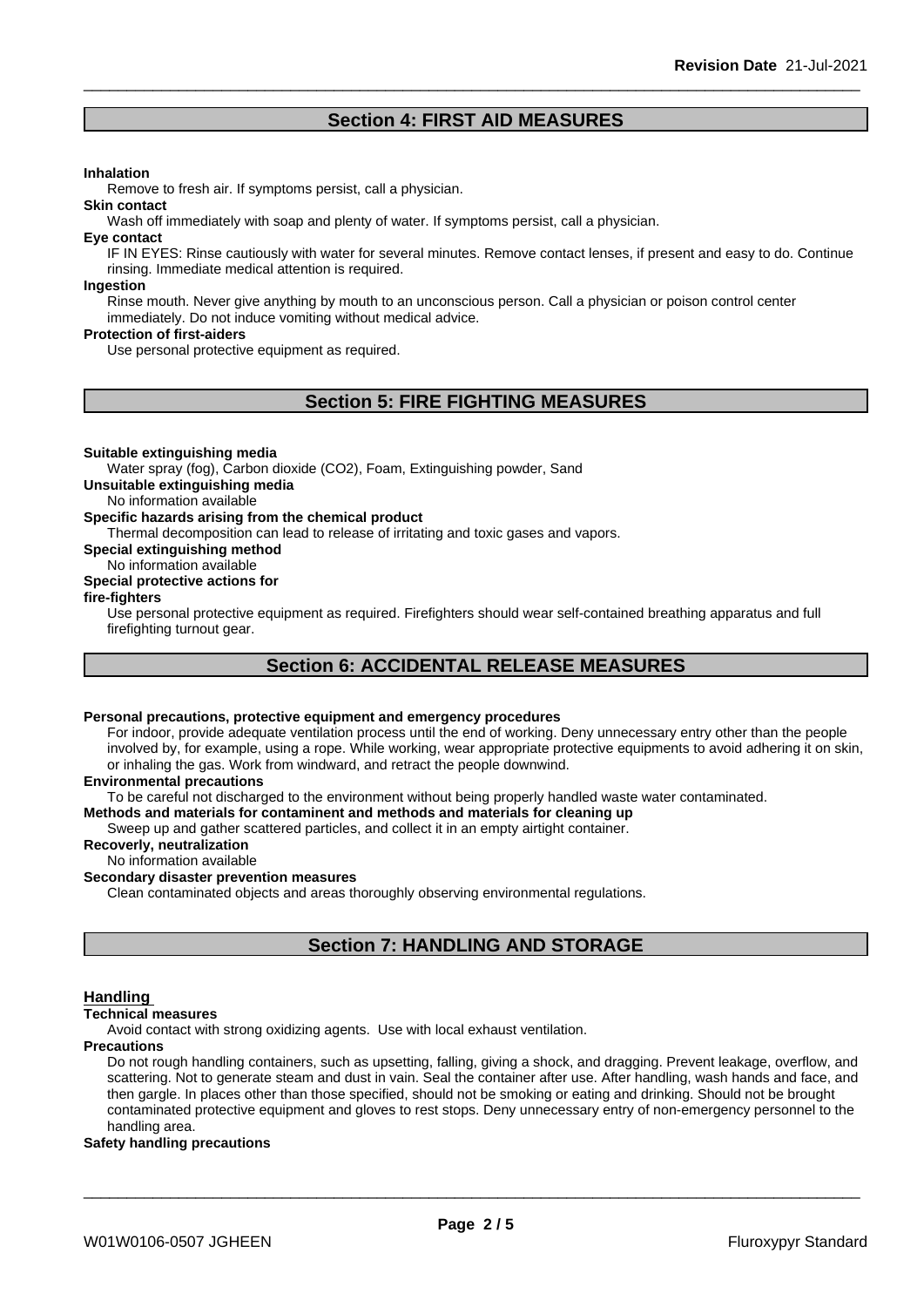Avoid contact with skin, eyes or clothing. Use personal protective equipment as required.

**Storage Safe storage conditions Safe packaging material** Glass<br>**ompatible substances** Strong oxidizing agents **Incompatible substances** 

Keep container protect from light tightly closed. Store in a cool (2-10 °C) place.

## **Section 8: EXPOSURE CONTROLS/PERSONAL PROTECTION**

#### **Engineering controls**

In case of indoor workplace, seal the source or use a local exhaust system. Provide the safety shower facility, and handand eye-wash facility. And display their position clearly.

**Exposure limits** This product, as supplied, does not contain any hazardous materials with occupational exposure limits established by the region specific regulatory bodies.

## **Personal protective equipment**

**Respiratory protection** Dust mask **Hand protection** Protection gloves Skin and body protection Long-sleeved work clothes **General hygiene considerations**

**Eye protection Eye protective** eyeglasses or chemical safety goggles

Handle in accordance with good industrial hygiene and safety practice.

## **Section 9: PHYSICAL AND CHEMICAL PROPERTIES**

#### **Form**

| <b>Color</b>                                           | white                                                           |
|--------------------------------------------------------|-----------------------------------------------------------------|
| Appearance                                             | crystalline powder - powder                                     |
| Odor                                                   | No data available                                               |
| Melting point/freezing point                           | No data available                                               |
| Boiling point, initial boiling point and boiling range | No data available                                               |
| <b>Flammability</b>                                    | No data available                                               |
| <b>Evaporation rate:</b>                               | No data available                                               |
| Flammability (solid, gas):                             | No data available                                               |
| Upper/lower flammability or                            |                                                                 |
| explosive limits                                       |                                                                 |
| Upper:                                                 | No data available                                               |
| Lower:                                                 | No data available                                               |
| <b>Flash point</b>                                     | No data available                                               |
| Auto-ignition temperature:                             | No data available                                               |
| Decomposition temperature:                             | No data available                                               |
| рH                                                     | No data available                                               |
| Viscosity (coefficient of viscosity)                   | No data available                                               |
| <b>Dynamic viscosity</b>                               | No data available                                               |
| <b>Solubilities</b>                                    | Ethanol and acetone: soluble . water: practically insoluble, or |
|                                                        | insoluble.                                                      |
| n-Octanol/water partition coefficient: (log Pow)       | 0.04                                                            |
| Vapour pressure                                        | No data available                                               |
| <b>Specific Gravity / Relative density</b>             | No data available                                               |
| Vapour density                                         | No data available                                               |
| <b>Particle characteristics</b>                        | No data available                                               |
|                                                        |                                                                 |

## **Section 10: STABILITY AND REACTIVITY**

#### **Stability**

**Reactivity** No data available **Chemical stability** May be altered by light. **Hazardous reactions** None under normal processing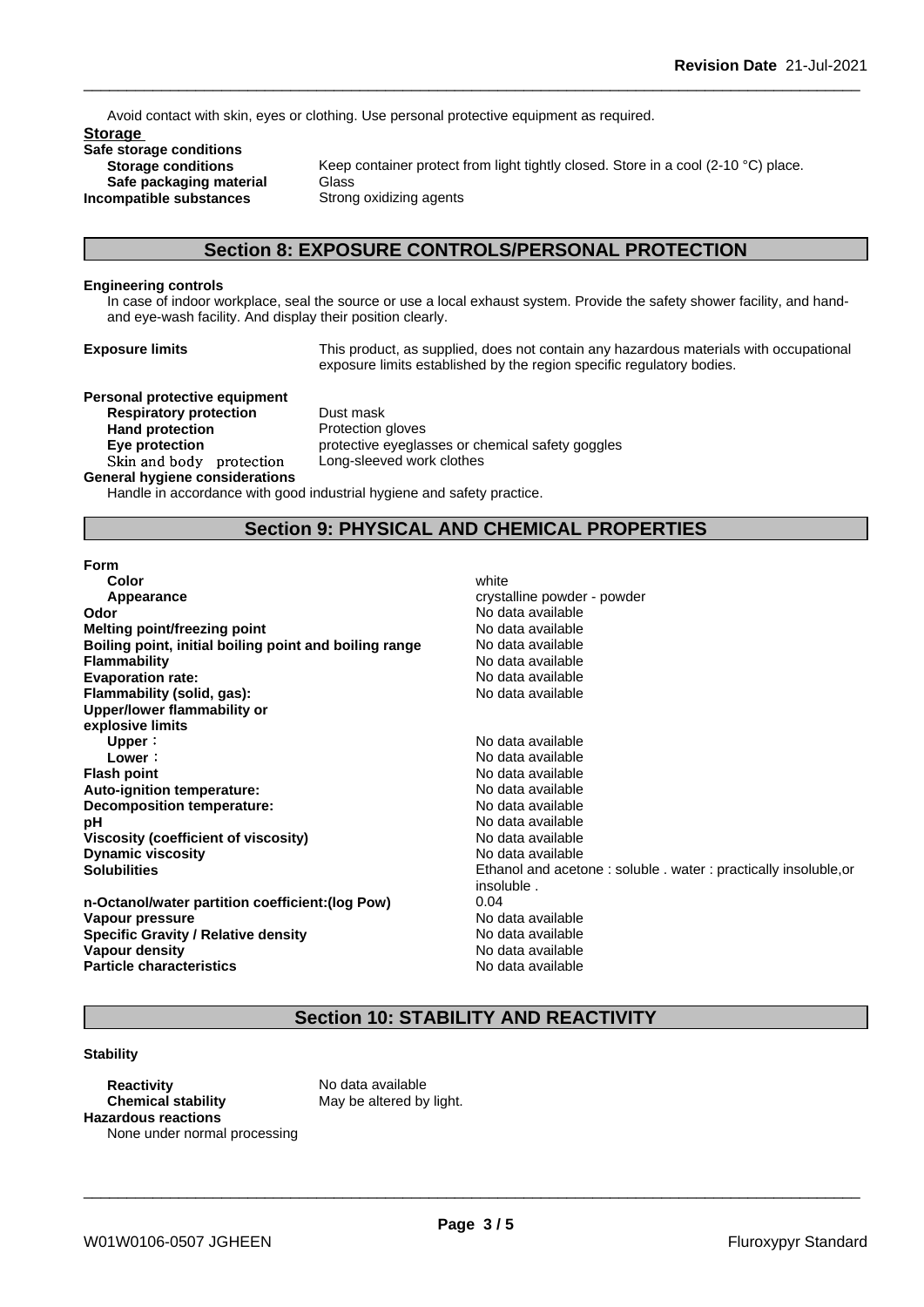**Conditions to avoid** Extremes of temperature and direct sunlight **Incompatible materials** Strong oxidizing agents **Hazardous decomposition products** Carbon monooxide (CO), Carbon dioxide (CO2), Nitrogen oxides (NOx), Halides

## **Section 11: TOXICOLOGICAL INFORMATION**

| <b>Acute toxicity</b> |  |  |  |
|-----------------------|--|--|--|
| ممسملة اممامسم        |  |  |  |

| <b>Chemical Name</b> | Oral LD50               | <b>Dermal LD50</b>               | <b>Inhalation LC50</b>              |
|----------------------|-------------------------|----------------------------------|-------------------------------------|
| -luroxypyr           | 2405 mg/kg (<br>′ Rat ` | $>$ 5000 mg/kg (Rabbit) $>$ 2    | > 296 ma/m <sup>3</sup><br>(Rat)4 h |
|                      |                         | (Rat) > 5 g/kg (Rabbit)<br>lg/kg |                                     |

| <b>Skin irritation/corrosion</b>  | No data available |
|-----------------------------------|-------------------|
| Serious eye damage/ irritation    | No data available |
| Respiratory or skin sensitization | No data available |
| Reproductive cell mutagenicity    | No data available |
| Carcinogenicity                   | No data available |
| Damasahiathia taulaku             | Na dota ovojlabla |

**Reproductive toxicity STOT-single exposure STOT-repeated exposure Aspiration hazard** 

|  | i vu uata avallable |  |
|--|---------------------|--|
|  | No data available   |  |
|  | No data available   |  |
|  | No data available   |  |
|  | No data available   |  |
|  |                     |  |
|  | No data available   |  |
|  | No data available   |  |
|  | No data available   |  |
|  | No data available   |  |

## **Section 12: ECOLOGICAL INFORMATION**

**Ecotoxicity** No information available

**No information available No information available Mobility in soil** No information available **Hazard to the ozone layer** No information available

**Other data** No data available

| <b>Persistence and degradability</b> |  |
|--------------------------------------|--|
| <b>Bioaccumulative potential</b>     |  |
| <b>Mobility in soil</b>              |  |
| Hazard to the ozone layer            |  |

## **Section 13: DISPOSAL CONSIDERATIONS**

#### **Waste from residues**

Disposal should be in accordance with applicable regional, national and local laws and regulations. **Contaminated container and contaminated packaging**

Disposal should be in accordance with applicable regional, national and local laws and regulations.

## **Section 14: TRANSPORT INFORMATION**

| <b>ADR/RID</b><br>UN number<br>Proper shipping name:<br><b>UN classfication</b><br><b>Subsidiary hazard class</b> | Not regulated      |
|-------------------------------------------------------------------------------------------------------------------|--------------------|
| Packing group<br><b>Marine pollutant</b>                                                                          | Not applicable     |
| <b>IMDG</b><br>UN number<br>Proper shipping name:                                                                 | Not regulated<br>- |